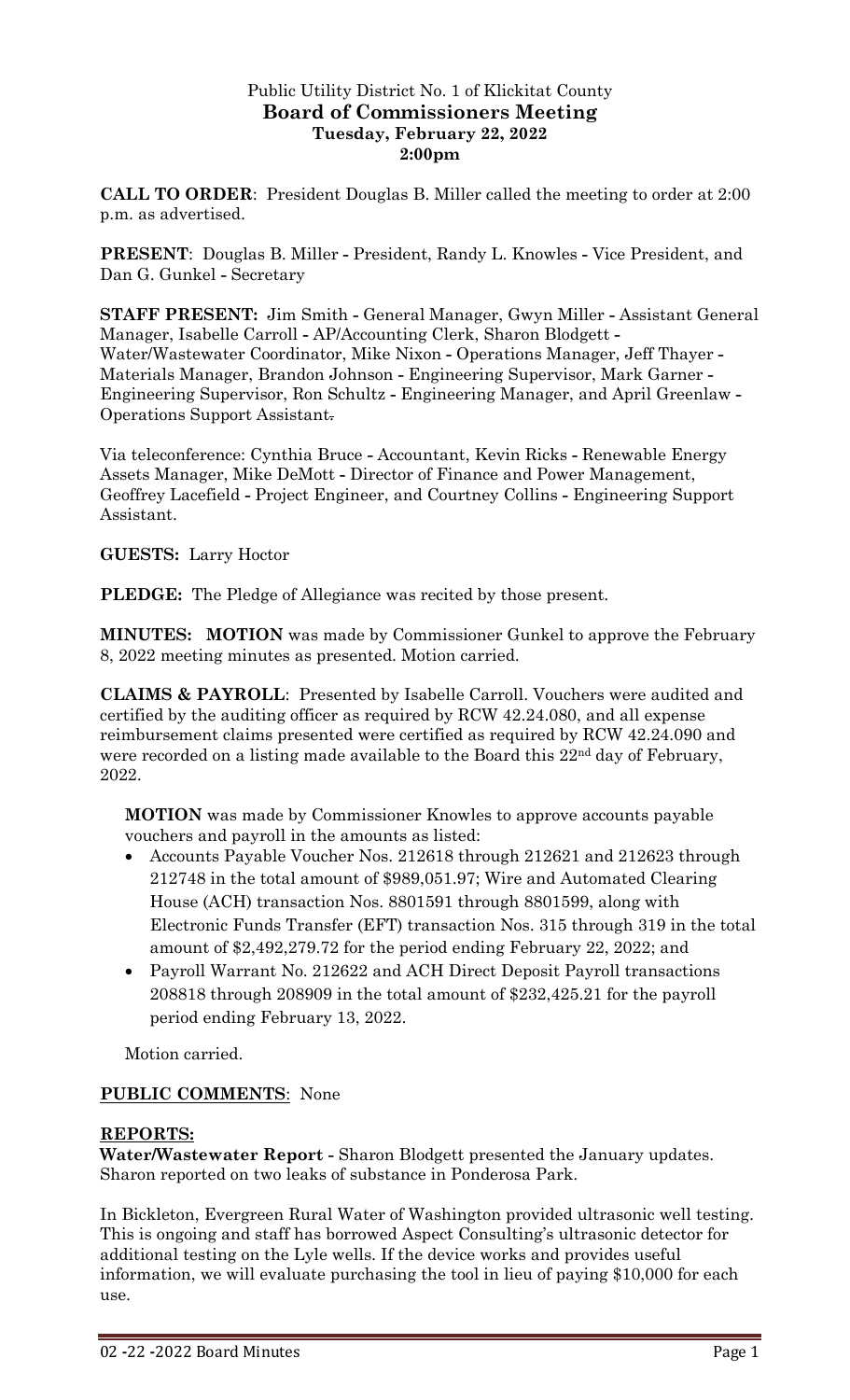The testing requirements, as a result of the Hattenhauer fuel spill, in Roosevelt are no longer required. These costs have been covered by others. All tests have been negative for petroleum related contaminants in the Roosevelt Water System. We have agreed that we see no need for continued testing.

We have had several chlorine complaints in Glenwood that have been caused by the ties-in work related to the installation of the corrosion control project. The department is urging customers to report this directly to the PUD so we can further address issues.

We will begin billing the Wishram Heights subdivision the basic monthly fees as we near the one-year mark of construction in March. The water department will be installing water meters at those locations regardless of the construction status in order to better account for billing.

**Operations Report -** Mike Nixon presented the report for January. Due to the winter snowstorm in January, the allotted outage hours to achieve the average service availability index (ASAI) goal for the year is exceeded. There continues to be additional cleanup efforts throughout the county. We currently have two Kemp West tree trimming crews on site working through Bingen, White Salmon and the town of Klickitat. Once the weather improves, we will relocate them to the Appleton area. Commissioner Knowles asked who we have managing the tree crews in the White Salmon area. Mike indicated it is normally Justen Greenwood, however John Starr has been covering while Justen is on vacation. Mike also commented that his goal is to be in the White Salmon district at least two times per week. KPUD arborist, Dale Stelter, has been working on the storm cleanup as well as identifying additional locations for work.

Jeff Thayer provided an update on the White Salmon office remodel project, which began two weeks ago. Due to the vintage of the original building, we are working through some structural issues that have led us to make modifications to the original plans, which will result in change orders. This will result in a slight budget increase. We are still on track for the April 1 reopening. Commissioner Miller asked if we are still planning for a roof replacement and if that is part of the April 1 deadline. Jeff advised this will happen sometime in May for weather purposes and we will have an HVAC upgrade around that time as well. Commissioner Knowles asked to see the progress in person. Jeff confirmed he will be on site Wednesday and would be more than happy to provide a tour.

**Engineering Report -** Brandon Johnson, Mark Garner, and Ron Schultz presented the report for January. Brandon began by providing a status update of the MA Collins project. We found that the ground mat is galvanized steel around the perimeter with copper on the inside of the grounding mat and is not sufficient. We also found the step and touch potential requirements cannot be met without replacing much of the rock. We currently are in the process of creating a change order for \$78,000 for these additional expenses. Commissioner Gunkel inquired how deep the existing ground mat is. Ron responded that it should be 16 inches; however, we only have about 6 inches of depth. Commissioner Gunkel further commented that if we work on the gravel, we would tear up the copper. Commissioner Miller recommended bringing in the vactron truck to remove the gravel to avoid any damages to the existing infrastructure. Brandon agreed it would be something worth discussing with the contract crew.

The crew, meter shop, and internal staff met last week to begin the implementation of the AMI pilot project. The pilot has 56 meters, two routers and one collector. We placed one collector behind the Goldendale office. We have meters that can talk meter-to-meter, meter-to-router, or meter-to-collector. Thus far, the system appears very promising.

Commissioner Knowles asked if this is something we would feel confident covering the county. Brandon advised that determining the answer to that question is one of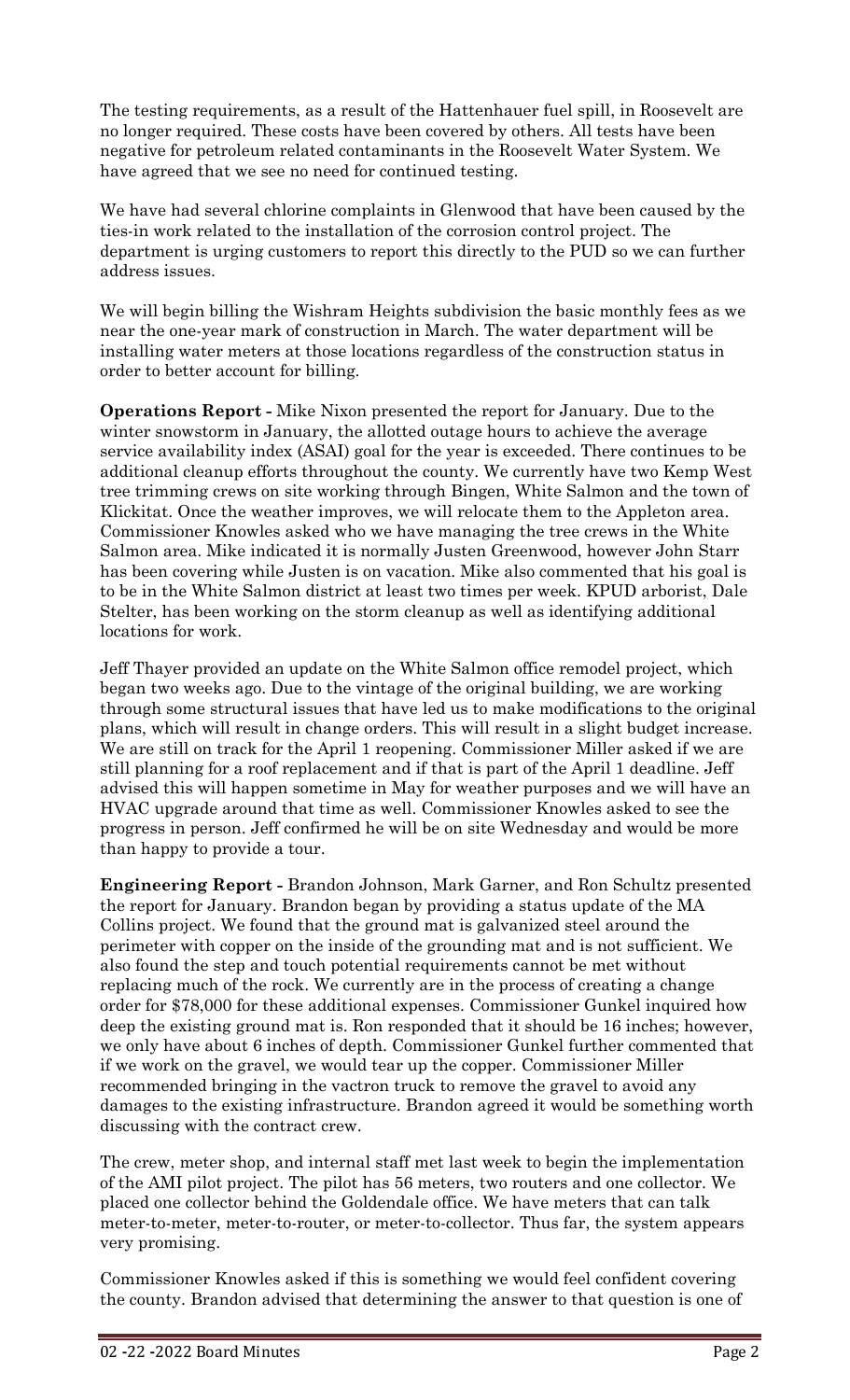the major goals of the pilot, but it is promising so far. We have some communications links in the range of 20 miles that are working well. Commissioner Knowles asked if this would provide good data for radio type communications for internet customers on the west end. Ron explained that if we get either a router or meter on Stacker Butte, we will hit Dallesport, but should also be able to hit Ramsay Ln. in White Salmon at Burdoin and we might be able to get more information to answer that question.

Brandon discussed the viewshed data on our GIS mapping, and that we are working to cover those areas within the viewshed. Brandon also mentioned that there is the possibility to use the Mastermeter water meters on the same network and place controls for lift stations. Another opportunity would be to remote access reclosers, so during the one-shot fire season, we can place these on non-reclose from the office without making a trip.

Commissioner Knowles asked if this communications technology might work for the Loci system at RNG. Staff will suggest that to Loci.

Commissioner Miller asked what the bandwidth is on the system. Brandon confirmed that meters are running on 900MHz.

Ron gave a high overview of the department. He recited a sincere thank you note to the board and his co-workers for his time at KPUD prior to his retirement on March 31.

Mark Garner reported that the staking engineers have been busy with mostly maintenance and storm clean up with little customer work. There was only one Goldendale customer job in the last week with ten pending. White Salmon has 17 jobs that are pending. This month, we have been meeting more with customers due to the warm weather. Mark does not foresee a slowdown in the engineering department, much like last year. We are still on hold with the Echo Glen project pending better weather. Mark will be contacting Magnum Power to discuss a timeline for this spring. Mark and Phillip continue to work on the FieldPro implementation. Mark is working on the Wildfire Mitigation Plan board presentation scheduled for next month, and will have Brown and Kysar on site to assist with this workshop.

**COMMISSIONER DOUGLAS MILLER -** Commissioner Miller will attend the Klickitat County Economic Development Administration meeting tonight. Rex Mauer from Rimrock has requested a meeting and Commissioner Miller would like someone to accompany him. Jim Smith recommended that Brandon Walter should attend to address the chlorination questions. He also stated that Luann Mata received a call from Mr. Griffiths, a Snowden customer, which engineering is addressing. Additionally, Commissioner Miller completed and returned the audit survey to the state auditors with some additional comments.

**COMMISSIONER RANDY KNOWLES -** Commissioner Knowles met with Dan Spatz about internet service in Snowden. Mr. Spatz is going to do additional research. Commissioner Knowles was supportive of his research and commented that he mentioned the AMI project with Mr. Spatz. Commissioner Gunkel stated that his Starlink service has been incredibly reliable with speeds in the 150 MBps range. Commissioner Miller advised that this topic came up in WPUDA discussions, but that it is going to cost millions of dollars for installation and maintenance for fiber, when alternatively customers could consider Starlink and get excellent internet access.

**COMMISSIONER DAN GUNKEL -** Commissioner Gunkel did not have a report.

# **ASSISTANT GENERAL MANAGER -**

- Jeff Thayer and Casey Sholdebrand worked on the wall in the meeting room. There are still additional remodel items to complete in the meeting room.
- Gwyn wanted to recognize Ron Ihrig and his efforts and acknowledge the end of his six-month return to KPUD. He will still be available for wildfire mitigation planning and the ongoing litigation.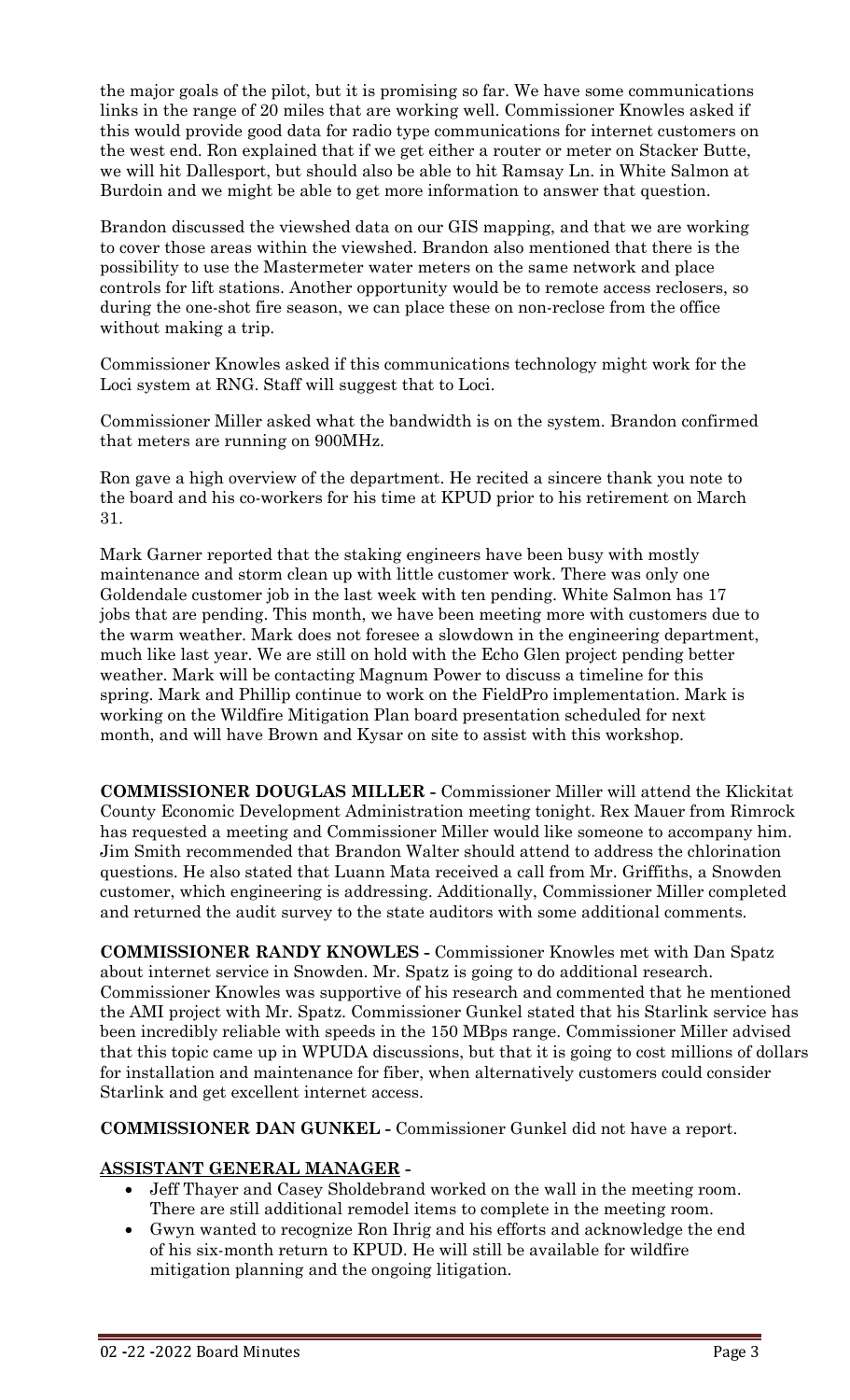• NISC - we are a member of the co-op, which gives us the opportunity to vote for NISC agenda items. We also receive our potion of the patronage allocation from profit giving \$3,500 back to KPUD for this last year.

## **GENERAL MANAGER -** The complete report can be found at:

[htp://www.klickitatpud.com/topicalMenu/commissioners/GM\\_Reports.aspx](http://www.klickitatpud.com/topicalMenu/commissioners/GM_Reports.aspx) In addition to the written report, Jim Smith presented the following information:

• Supply Chain **-** Jim reviewed the supply chain issues discussed at the last several meetings.

Jeff advised that at the current time, pad mounted transformers are the only issue we see delivery problems with in 2022. Lead times are in excess of 12 months. If the lead times on the 25kVA transformers is in excess of 14 months, many vendors will not even quote. Commissioner Gunkel asked if Jeff has tried ordering regardless of the cost. Jeff confirmed that yes, he has. Jeff also indicated that the engineering department is pursuing inactive accounts to acquire idle transformers and we have some in for refurbishment.

Jim wanted to advise the board of the issues, as commissioners and managers will likely get calls about this. Jim asked for support that we be proactive in the community, provide an article to the paper, and use that article as a basis for postings on social media, radios, the website and Ruralite. Staff has been working with new customers and developers on these issues for months, but we have not had this discussion with the general public. Jim also proposed we increase our inventory levels to two years versus six months as we had historically done. There will be financial implications of this when materials are received. The board supported this option.

Commissioner Knowles would like a cheat sheet so each of the commissioners have the same, consistent information about what we are experiencing. He would also like to see that these increased costs be reflected in line extension costs. Gwyn commented that engineering has been including a revised customer letter with the cost quotes indicating there could be a shortage on materials. Mark advised that the letter is being re-written to state customers will be going into a queue when pad mounted transformers are necessary. When we must utilize a queue, we will install as much of the underground infrastructure as possible so we do not have a long backlog of construction when transformers arrive, causing further delays. Commissioners also discussed that all employees need to understand the issues and provide our customers consistent messaging. Commissioner Knowles recommended including this as a discussion item if we are going to start community meetings again, now that COVID restrictions seem to be easing.

Commissioner Gunkel thinks that in the next few months, staff needs to have discussions so we can help incentivize customers to go underground in high fire-prone areas. We need to calculate costs and try to find motivation. He would like to mandate certain areas to be underground. Jim expressed concern that with the current materials shortages, we might not want to do this immediately. Commissioner Miller said that we have the ability to update policy to mandate this. Commissioner Knowles said that from a financial impact risk assessment, we cannot mitigate risk. Commissioner Miller said that supporting more underground services might not affect insurance, but it would help with fire mitigation. We can recoup man-hours and vegetation management costs by mandating customers to install underground. Jim asked what kind of timeframe should be considered for implementing this. Commissioner Gunkel brought this to light because of the lead times on underground infrastructure which could then cause customers to change their plans for underground power to overhead power. There is a supply and demand issue with production and availability of supplies.